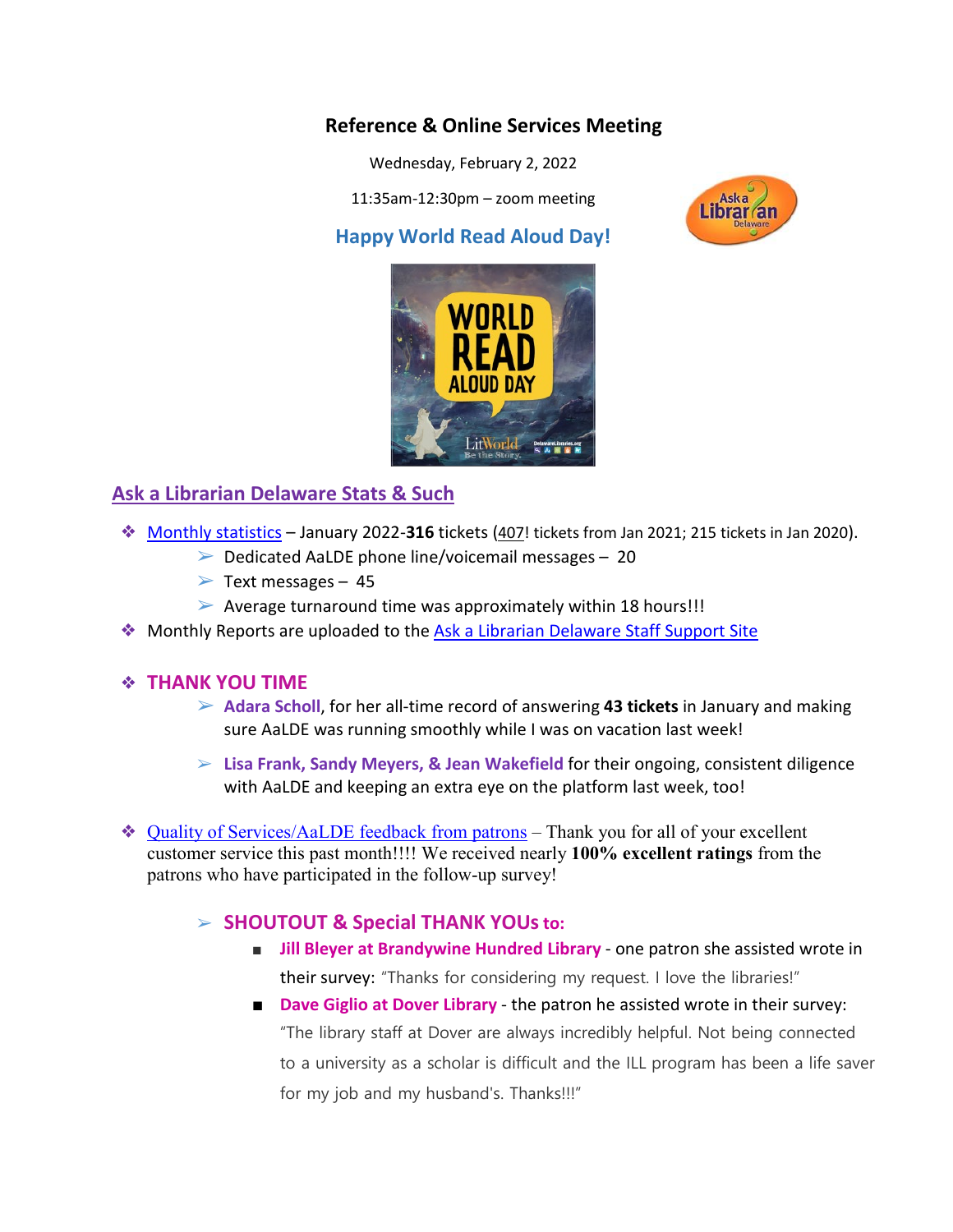#### **Business Reference**

- ❖ A reminder that the Data Axle Reference Solutions database platform training for library staff is coming up on February  $8<sup>th</sup>$ , 10<sup>th</sup> and 24<sup>th</sup>.
	- o [How Data is Compiled & Segmented -](https://delawarelibraries.libcal.com/event/8864604) LibCal Delaware Libraries
	- o [Use Cases, Applying Tools & Data for Superior Results -](https://delawarelibraries.libcal.com/event/8864606) LibCal Delaware Libraries
	- o [Entrepreneurship: Research for starting, managing, and growing businesses -](https://delawarelibraries.libcal.com/event/8864834) LibCal [Delaware Libraries](https://delawarelibraries.libcal.com/event/8864834)
- ◆ Please email Janet (*janet.wurtzel@lib.de.us*) for more information, and ideas for future trainings related to BizRef and/or Reference Solutions, or if you have any questions.

#### **DLC Team Updates**

**NO Updates shared but two very important updates (that I thought of after the meeting, of course!)**

- Sarena Deglin has been working tirelessly to implement the Museum Pass Pilot Program. I am attaching a flyer for the upcoming training opportunity scheduled for February 16th. Please register on [LibCal.](https://delawarelibraries.libcal.com/event/8839103)
- February is [Bonus Borrows](https://www.youtube.com/watch?v=bB3atj3m9Nc) month on [hoopla!](https://lib.de.us/hoopla/) Certain content is available to borrow without counting against the 4 borrows per month limit! Please spread the word to your patrons!

#### **EveryLibrary Training Sessions - Reminder**

This training is available on the [Delaware Libraries Staff Academy.](https://my.nicheacademy.com/delawarelibrariesstaffacademy/course/41628) If you don't already have a Delaware Libraries Staff Academy account, you will be prompted to create one. Please email profdev@lib.de.us if you have any difficulty.

A LIVE coaching session will be held **Wednesday, February 9th at 10AM.** Please register for the live coaching session on [LibCal](https://delawarelibraries.libcal.com/event/8380669) - EveryLibrary Coaching Session: Telling the Right Story: Communications that Goes Beyond Building Use. (This training is the fourth session in a 6-part planned training event.)

## **OverDrive app – Fading into the Sunset**

Overdrive will be removing their OverDrive legacy app from app stores this month. For more detailed information, please see this posting on the AaLDE Staff Support site: <https://aalstaff.lib.de.us/2022/01/31/overdrive-app-removal-from-app-stores-february-2022/>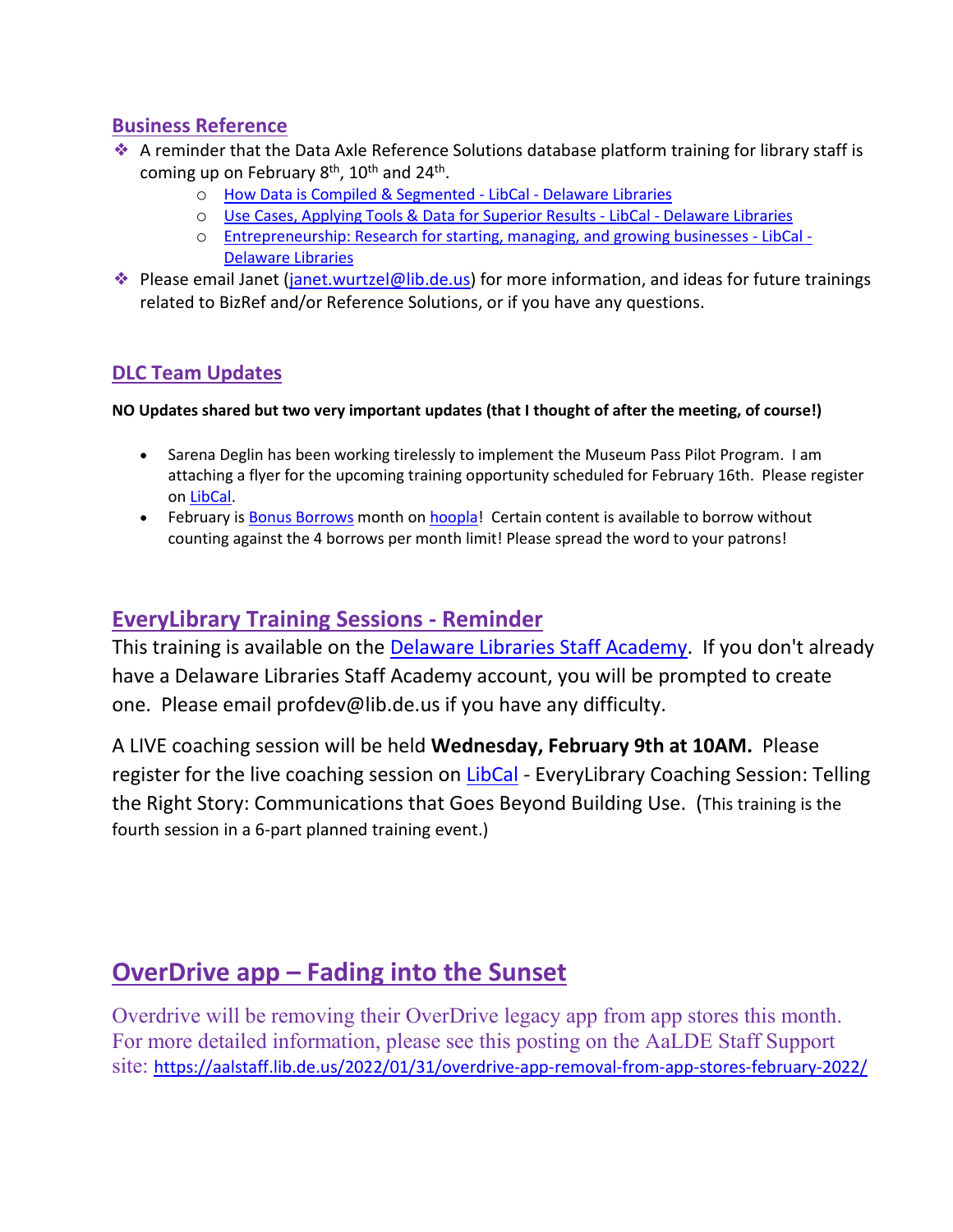#### **For resources pertaining to OverDrive and Libby, please visit these sites:**

Consortium: <https://consortium.lib.de.us/2021/11/18/libby-app-2022/> (login required)

DDL website help page: <https://delawarelibraries.org/libby-app>

- [OverDrive help](https://help.overdrive.com/en-us/home.htm)
- **Staff Training: Library Training Kits [OverDrive Resource Center](https://resources.overdrive.com/library/training-kits/)**

A HUGE THANK YOU to Emma at Hockessin Library for updating the Libby app pamphlet originally created by the Public Library Division of DLA

You can find the pamphlet (& other cool resources) on these sites:

<https://consortium.lib.de.us/how-tos/ebooks-how-tos/>

<https://aalstaff.lib.de.us/resources/>

Reference - CORE - [Professional Development for Delaware Library Staff -](https://guides.lib.de.us/profdev/refcore) LibGuides at Delaware [Division of Libraries](https://guides.lib.de.us/profdev/refcore)

#### **Additional topics discussed during meeting:**

- **And speaking of Emma at Hockessin Library – she created a PrinterOn pamphlet, too. Libraries that offer PrinterOn wireless printing will need to modify with their library information wherever Hockessin Library's information is in there.**
	- o **Check out** Reference CORE [Professional Development for Delaware Library Staff -](https://guides.lib.de.us/profdev/refcore) [LibGuides at Delaware Division of Libraries](https://guides.lib.de.us/profdev/refcore) **page to download the Publisher document and modify for your library**



**New Service:** The Delaware Department of Education (DDOE) developed Project THRIVE to help children receive trauma-informed support from their schools, communities, and caregivers which includes: • Free mental health services to eligible Delaware students — grades Pre-K through 12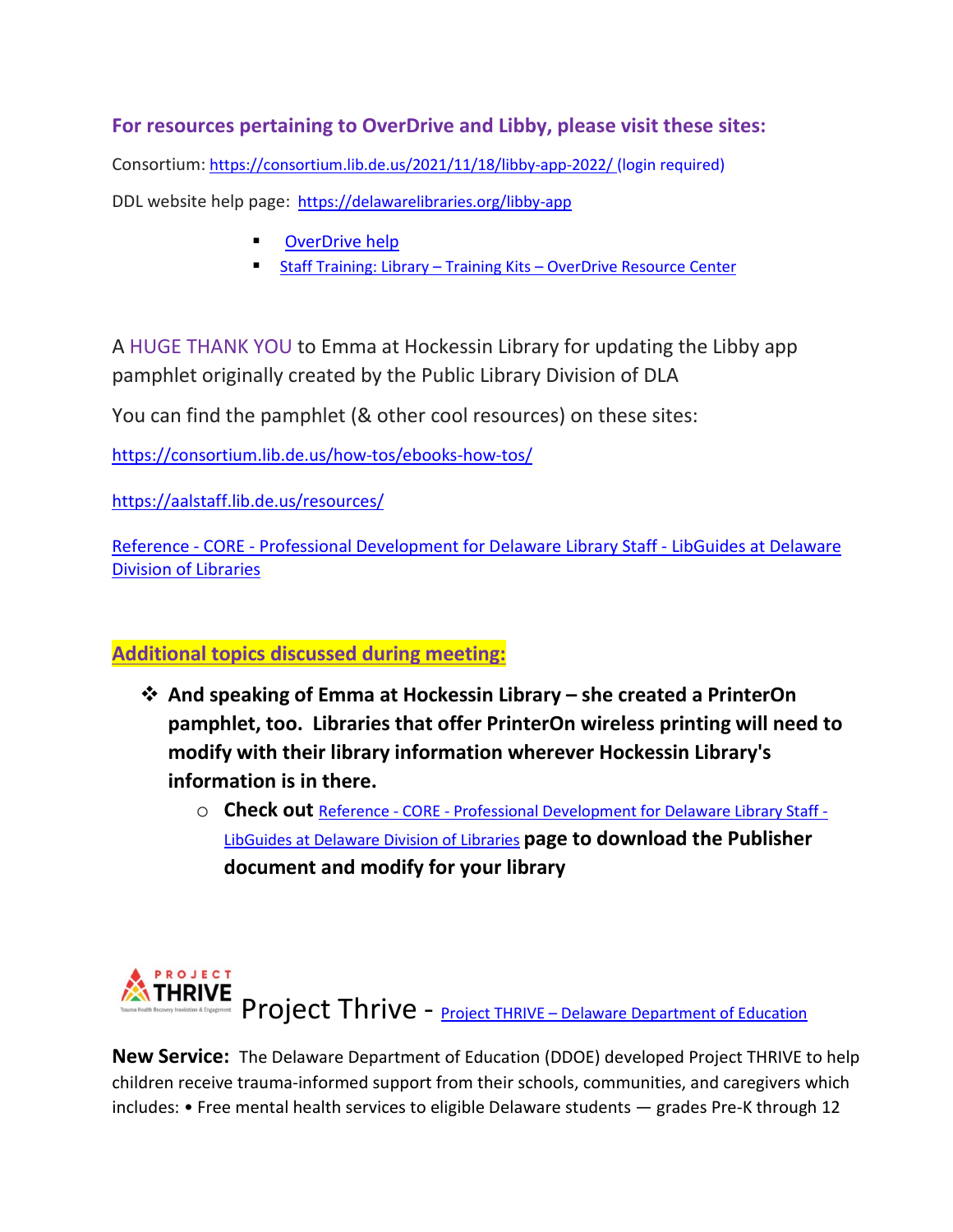attending Delaware public, private, parochial, and homeschools. • Counseling and support to students struggling with traumatic situations such as physical or emotional abuse, community violence, racism, bullying, and more, which can harm mental and physical health as well as limit school success. Learn more and get help at: Project THRIVE – [Delaware Department of Education](https://education.delaware.gov/pages/project-thrive/)

\*Next meeting – Wednesday, March 2nd, 11:30am-1:30pm

Please register through LibCal to receive the meeting link and reminder email: [Reference & Online Services Meeting -](https://delawarelibraries.libcal.com/event/8490713) LibCal - Delaware Libraries

# **[Festival of Words Delaware 2022](http://www.festivalofwordsde.com/)**

**February 26th, 2022 9:30 am - 3:00 pm (St Georges High School )**

**February 27th, 2022 4:30 pm - 5:45 pm (Virtual)**

Festival of Words Delaware is a free, annual event for secondary students, teachers, and librarians. The event was developed to encourage a love of reading and writing by introducing young adults to diverse authors and ideas.

> Need more information? E-mail: festivalofwordsde@gmail.com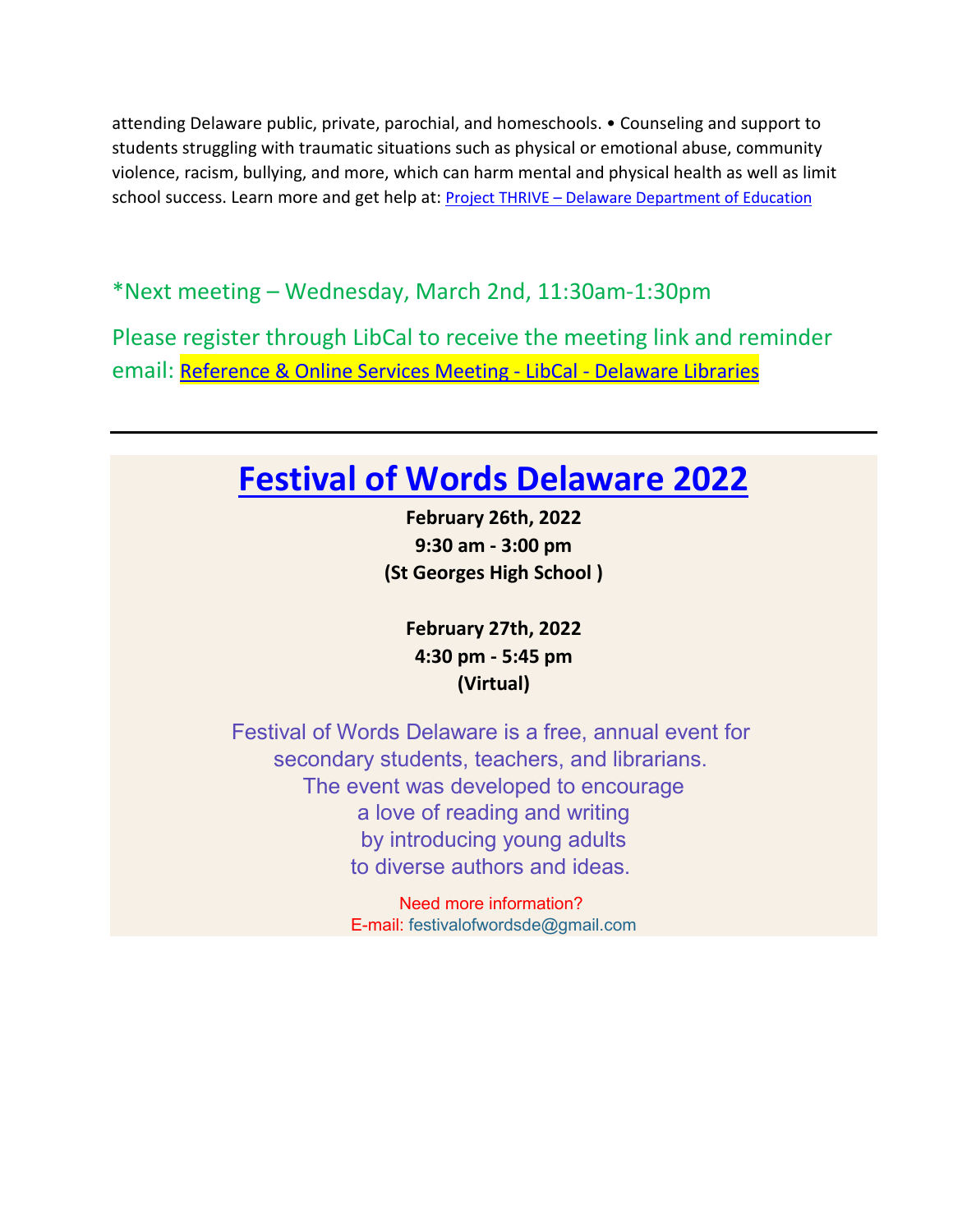# Miscellaneous Updates/Reminders (not mentioned in meeting)

#### **[Northstar Digital Literacy](https://lib.de.us/northstar/)**

❖ Staff training tutorials (recordings of the training sessions) are uploaded to [the Delaware](https://my.nicheacademy.com/delawarelibrariesstaffacademy?category=11828)  [Libraries Staff Academy](https://my.nicheacademy.com/delawarelibrariesstaffacademy?category=11828) (Niche Academy platform). More information is available a[t https://www.digitalliteracyassessment.org/manual#adman](https://www.digitalliteracyassessment.org/manual#adman)

#### More (Not Mentioned in the Meeting) Incessant Reminders

- ❖ Please [email me](mailto:missy.williams@lib.de.us) any topics you'd like presented at a future Reference meeting.
- ❖ Please feel free to use the [Reference listserv distribution email](mailto:reference@listserv.lib.de.us) to reach out to your colleagues, share information, or ask for assistance with an AaLDE ticket or other reference/research question.
- ❖ **Unite Delaware** form on [Ask a Librarian Delaware patron portal page](https://answers.delawarelibraries.org/) for patron self-referral.
	- $\triangleright$  please [email me](mailto:missy.williams@lib.de.us) if you'd like to sign up to participate or need more information.
	- $\triangleright$  Flyer on [Consortium Site](https://consortium.lib.de.us/marketing/) please share on your websites, social media, community boards, etc.

#### ❖ **Other Helpful Resources and/or LibGuides:**

- [helpdesk@lib.de.us](mailto:helpdesk@lib.de.us)
- <https://consortium.lib.de.us/> The DLC Consortium is your "one-stop shop" for information and marketing materials for the available resources and services Delaware Libraries offers. Password protected.
- [COVID-19 LibGuide](https://guides.lib.de.us/delibraries/COVID-19) for staff
- **[Interlibrary Loan informational resource page](https://lib.de.us/interlibraryloan/) on Delaware Libraries website** 
	- Direct link address <https://delawarelibraries.org/interlibraryloan>
- ❖ [Delaware Libraries website](https://lib.de.us/) **Services tab** patrons can make an [appointment to schedule](https://delawarelibraries.libcal.com/appointments/) a 30-minute phone consultation for either job seeking or social services/basic needs assistance. Alta and team are taking appointments 10am-8pm.

#### Reference Training/Professional Development

- ❖ There are many training resources available on the [Professional Development LibGuide](https://guides.lib.de.us/c.php?g=386101&p=2619930)  [specifically for Reference staff.](https://guides.lib.de.us/c.php?g=386101&p=2619930) Please review them on a regular basis.
- ◆ For specific Ask a Librarian training, visit the [Ask a Librarian Delaware Support Site page](https://aalstaff.lib.de.us/all-meetings-trainings/training-tutorials/) or [email me](mailto:missy.williams@lib.de.us) to set up 1:1 training.
- ◆ Please remember to email [profdev@lib.de.us](mailto:profdev@lib.de.us) with any training questions or issues. Katie will respond as quickly as possible.
- ❖ Don't forget to log your training on the Professional Development Achievement Tracker form: <https://www.surveymonkey.com/r/ProfDevTracker>